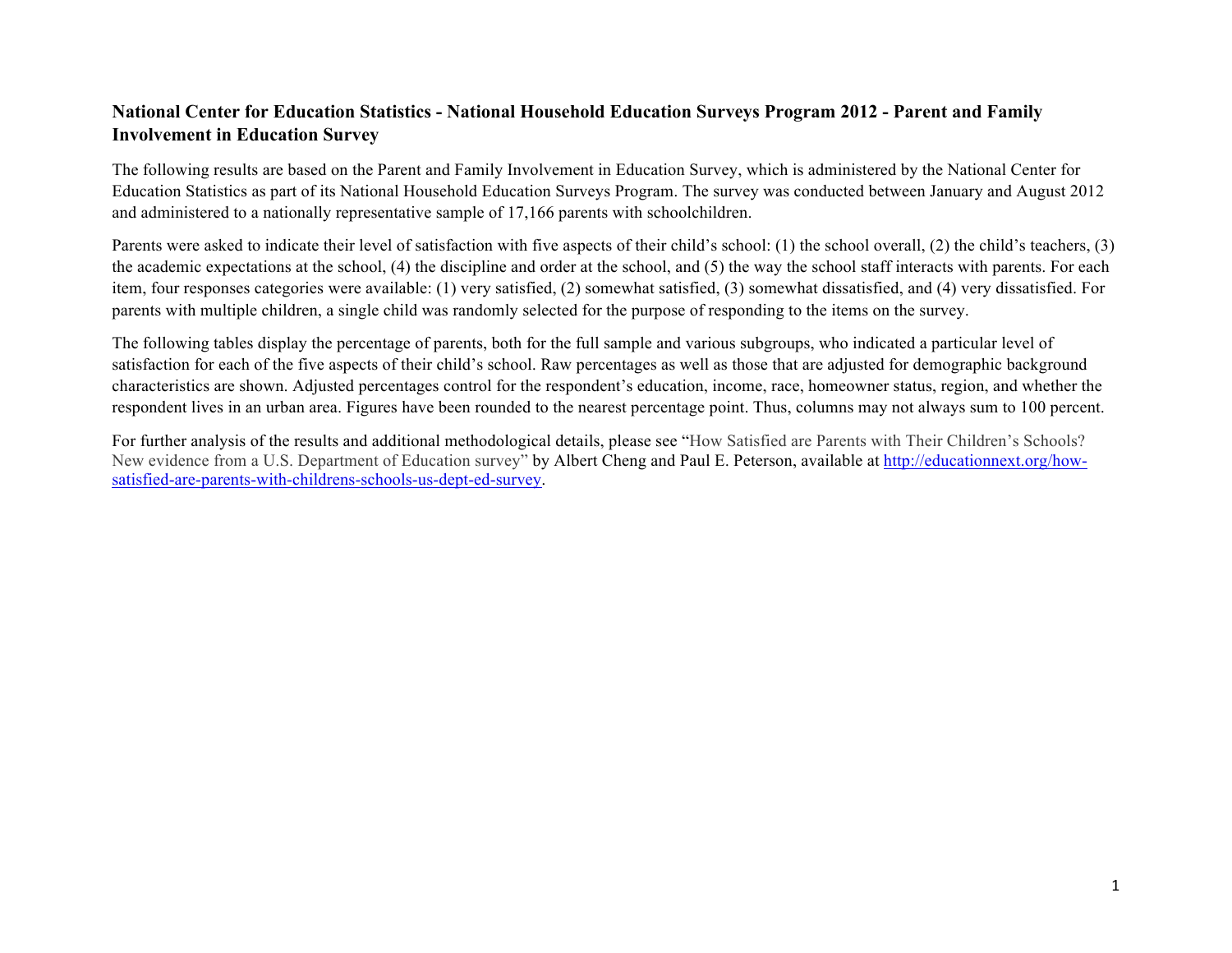|                                    | Raw Percentages |                  |                  |                |                  |                | Regression-Adjusted Percentages |                |
|------------------------------------|-----------------|------------------|------------------|----------------|------------------|----------------|---------------------------------|----------------|
|                                    | Charter         | Private          | District Schools |                | Charter          | Private        | <b>District Schools</b>         |                |
|                                    |                 |                  | Assigned         | Choice         |                  |                | Assigned                        | Choice         |
| Child's School                     |                 |                  |                  |                |                  |                |                                 |                |
| Very Satisfied                     | 63              | 81               | 56               | 61             | 65               | 79             | 56                              | 61             |
| Somewhat Satisfied                 | 29              | 17               | 34               | 31             | 38               | 18             | 34                              | 31             |
| Somewhat Dissatisfied              | 6               | $\overline{2}$   | $\overline{7}$   | 6              | 5                | $\overline{2}$ | $\overline{7}$                  | 5              |
| Very Dissatisfied                  | $\overline{2}$  | $\mathbf{1}$     | $\overline{3}$   | $\overline{2}$ |                  | $\mathbf{1}$   | $\overline{2}$                  | $\overline{2}$ |
| <b>Statistical Significance</b>    |                 | $***$            | $***$            |                |                  | $**$           | $**$                            |                |
| Child's Teacher                    |                 |                  |                  |                |                  |                |                                 |                |
| Very Satisfied                     | 63              | 78               | 57               | 58             | 64               | 77             | 57                              | 58             |
| Somewhat Satisfied                 | 29              | 19               | 34               | 35             | 29               | 20             | 34                              | 35             |
| Somewhat Dissatisfied              | 7               | $\overline{3}$   | $\sqrt{ }$       | 5              | $\boldsymbol{7}$ | $\overline{3}$ | $\overline{7}$                  | 5              |
| Very Dissatisfied                  |                 | $\boldsymbol{0}$ | $\overline{2}$   | $\overline{2}$ |                  | $\theta$       | $\overline{2}$                  | $\overline{2}$ |
| <b>Statistical Significance</b>    |                 | $***$            | $\ast$           |                |                  | $**$           | $\ast$                          |                |
| School's Academic Standards        |                 |                  |                  |                |                  |                |                                 |                |
| Very Satisfied                     | 68              | 82               | 55               | 64             | 70               | 20             | 55                              | 65             |
| Somewhat Satisfied                 | 26              | 16               | 36               | 30             | 25               | 16             | 36                              | 29             |
| Somewhat Dissatisfied              | 6               | $\overline{2}$   | $\boldsymbol{7}$ | 5              | 5                | $\mathbf{2}$   | $\overline{7}$                  | $\mathfrak s$  |
| Very Dissatisfied                  |                 | $\theta$         | $\overline{2}$   | $\overline{2}$ |                  | 1              | $\overline{2}$                  | $\overline{2}$ |
| <b>Statistical Significance</b>    |                 | $***$            | $***$            |                |                  | $**$           | $**$                            |                |
| Order and Discipline at School     |                 |                  |                  |                |                  |                |                                 |                |
| Very Satisfied                     | 66              | 83               | 56               | 63             | 67               | 82             | 56                              | 63             |
| Somewhat Satisfied                 | 25              | 14               | 33               | 29             | 24               | 14             | 33                              | 28             |
| Somewhat Dissatisfied              | 7               | $\mathbf{2}$     | 8                | 6              | 6                | $\mathbf{2}$   | 8                               | 5              |
| Very Dissatisfied                  | $\overline{2}$  | $\mathbf{1}$     | 3                | 3              | $\overline{2}$   | 1              | 3                               | 3              |
| <b>Statistical Significance</b>    |                 | $***$            | $***$            |                |                  | $**$           | $**$                            |                |
| School's Interactions with Parents |                 |                  |                  |                |                  |                |                                 |                |
| Very Satisfied                     | 59              | 75               | 49               | 55             | 59               | 74             | 49                              | 55             |
| Somewhat Satisfied                 | 32              | 21               | 37               | 34             | 32               | 21             | 37                              | 34             |
| Somewhat Dissatisfied              | 6               | 3                | 10               | 9              | 6                | 3              | 10                              | 9              |
| Very Dissatisfied                  | 3               |                  | $\overline{4}$   | $\overline{2}$ | 3                |                | 4                               | $\overline{2}$ |
| <b>Statistical Significance</b>    |                 | $**$             | $**$             |                |                  | $**$           | $**$                            |                |

1. Responses for the Full Sample: How satisfied or dissatisfied are you with the following?

Note: Sample sizes by sector are 951 (Charter), 1,733 (Private), 12,978 (Assigned District), and 1,500 (Choice District). Difference from charterschool parents are statistically significant at the: † 90% confidence level ,\* 95% confidence level, \*\* 99% confidence level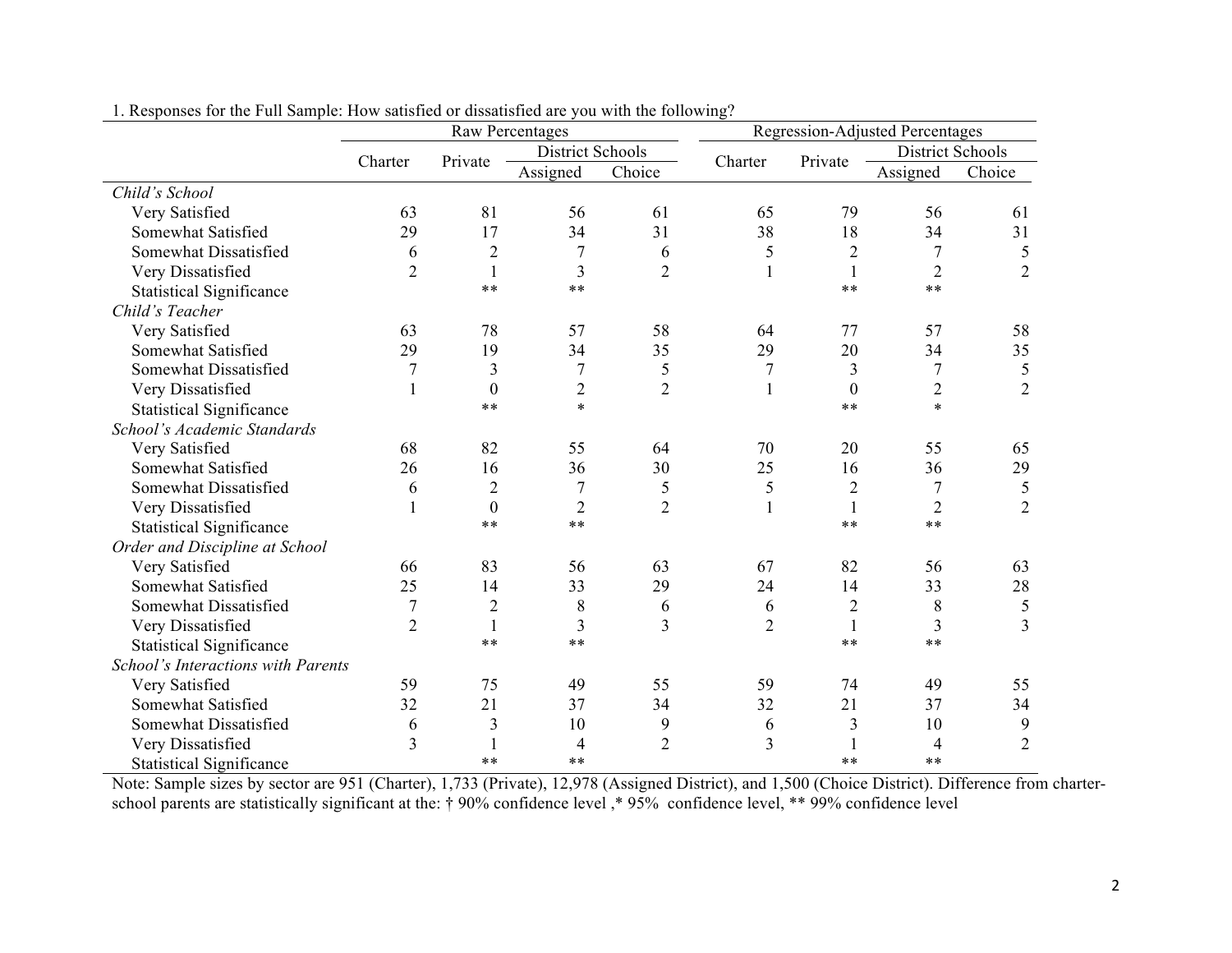|                                    | <b>Raw Percentages</b> |                |                  |                |                |                | <b>Regression-Adjusted Percentages</b> |                |
|------------------------------------|------------------------|----------------|------------------|----------------|----------------|----------------|----------------------------------------|----------------|
|                                    | Charter                | Private        | District Schools |                | Charter        | Private        | <b>District Schools</b>                |                |
|                                    |                        |                | Assigned         | Choice         |                |                | Assigned                               | Choice         |
| Child's School                     |                        |                |                  |                |                |                |                                        |                |
| Very Satisfied                     | 62                     | 77             | 52               | 58             | 62             | 78             | 52                                     | 57             |
| Somewhat Satisfied                 | 26                     | 18             | 37               | 35             | 26             | 18             | 36                                     | 36             |
| Somewhat Dissatisfied              | 10                     | $\overline{2}$ | 8                | 4              | 9              | $\mathbf{2}$   | 8                                      | 4              |
| Very Dissatisfied                  | $\mathbf{1}$           | 3              | $\overline{4}$   | $\overline{3}$ | 1              | $\overline{2}$ | 3                                      | $\overline{3}$ |
| <b>Statistical Significance</b>    |                        | $**$           | $\ast$           |                |                | $**$           | $\ast$                                 |                |
| Child's Teacher                    |                        |                |                  |                |                |                |                                        |                |
| Very Satisfied                     | 61                     | 72             | 57               | 56             | 61             | 73             | 57                                     | 55             |
| Somewhat Satisfied                 | 31                     | 23             | 34               | 37             | 31             | 23             | 34                                     | 38             |
| Somewhat Dissatisfied              | 8                      | 4              | 7                | $\overline{4}$ | 7              | 3              | $\tau$                                 | $\overline{4}$ |
| Very Dissatisfied                  | 1                      |                | $\overline{2}$   | $\overline{3}$ | 1              |                | $\overline{2}$                         | $\overline{3}$ |
| <b>Statistical Significance</b>    |                        |                |                  |                |                |                |                                        |                |
| School's Academic Standards        |                        |                |                  |                |                |                |                                        |                |
| Very Satisfied                     | 62                     | 82             | 52               | 58             | 61             | 84             | 52                                     | 58             |
| Somewhat Satisfied                 | 31                     | 14             | 39               | 34             | 31             | 13             | 40                                     | 34             |
| Somewhat Dissatisfied              | 6                      | $\overline{3}$ | $\overline{7}$   | 5              | 6              | $\overline{2}$ | 6                                      | 5              |
| Very Dissatisfied                  | 1                      |                | 3                | $\overline{3}$ | 1              | $\mathbf{1}$   | $\overline{2}$                         | $\overline{3}$ |
| <b>Statistical Significance</b>    |                        | $**$           | $\ast$           |                |                | $***$          | $\ast$                                 |                |
| Order and Discipline at School     |                        |                |                  |                |                |                |                                        |                |
| Very Satisfied                     | 62                     | 81             | 53               | 55             | 62             | 82             | 53                                     | 55             |
| Somewhat Satisfied                 | 29                     | 12             | 33               | 34             | 29             | 12             | 33                                     | 34             |
| Somewhat Dissatisfied              | 6                      | 5              | 10               | 6              | 6              | $\overline{4}$ | 9                                      | 5              |
| Very Dissatisfied                  | $\overline{2}$         | 3              | 5                | 5              | $\overline{2}$ | $\overline{2}$ | $\overline{4}$                         | $\overline{4}$ |
| <b>Statistical Significance</b>    |                        | $**$           | $\ast$           |                |                | $***$          | $\ast$                                 |                |
| School's Interactions with Parents |                        |                |                  |                |                |                |                                        |                |
| Very Satisfied                     | 58                     | 74             | 47               | 52             | 58             | 75             | 47                                     | 51             |
| Somewhat Satisfied                 | 34                     | 19             | 37               | 34             | 34             | 19             | 37                                     | 34             |
| Somewhat Dissatisfied              | 5                      | 3              | 11               | 10             | 5              | 3              | 11                                     | 10             |
| Very Dissatisfied                  | $\overline{3}$         | 4              | 5                | 5              | 3              | 4              | 5                                      | 5              |
| <b>Statistical Significance</b>    |                        | $\ast$         | $**$             |                |                | $***$          | $**$                                   |                |

2. Responses from Parents of Low-income (\$30,000 or less) Households: How satisfied or dissatisfied are you with the following?

Note: Sample sizes by sector are 375 (Charter), 199 (Private), 3,668 (Assigned District), and 380 (Choice District). Difference from charter-school parents are statistically significant at the: † 90% confidence level, \* 95% confidence level, \*\* 99% confidence level.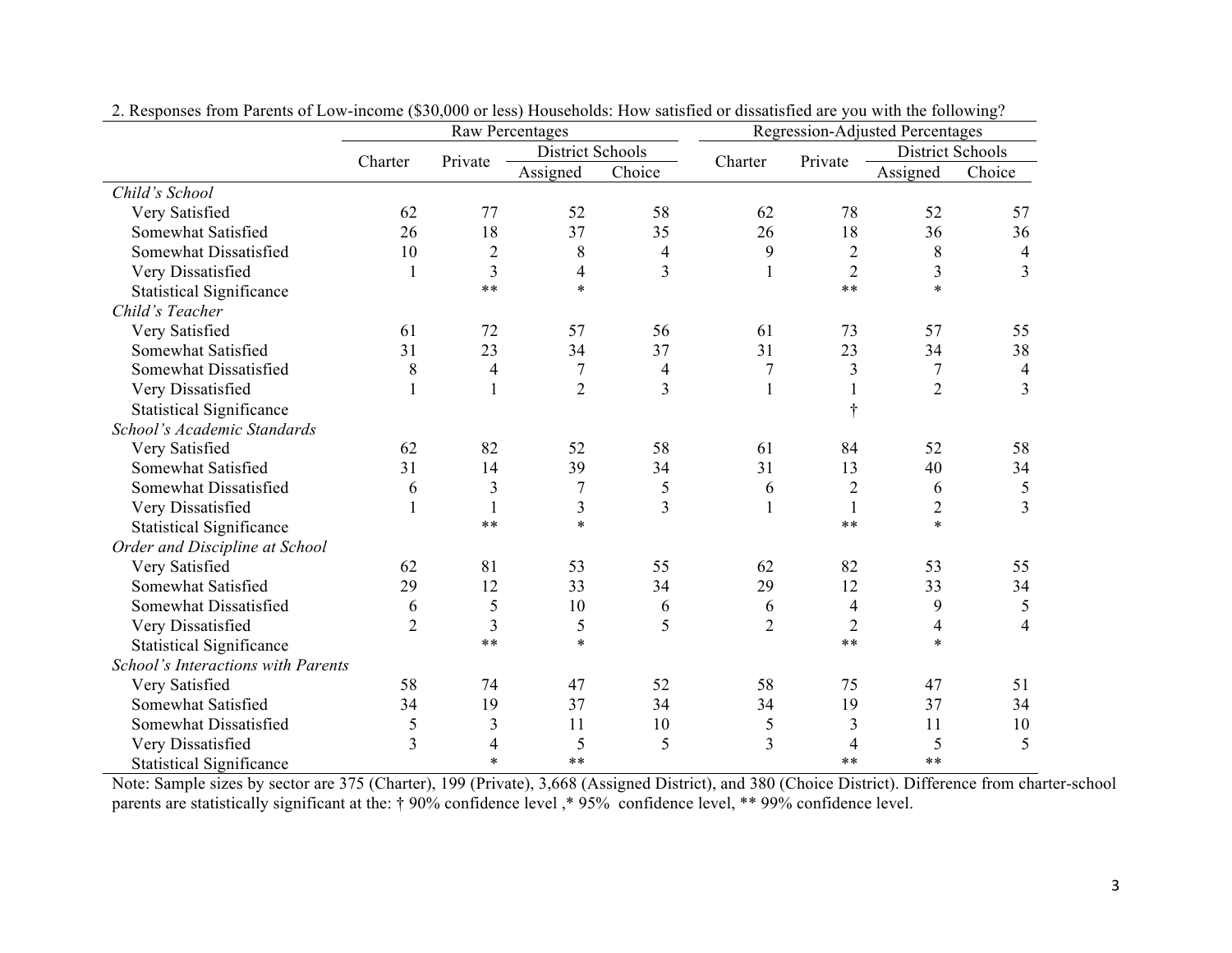|                                    | <b>Raw Percentages</b> |                  |                         |                  |                |                  | <b>Regression-Adjusted Percentages</b> |                  |
|------------------------------------|------------------------|------------------|-------------------------|------------------|----------------|------------------|----------------------------------------|------------------|
|                                    | Charter                | Private          | <b>District Schools</b> |                  | Charter        | Private          | <b>District Schools</b>                |                  |
|                                    |                        |                  | Assigned                | Choice           |                |                  | Assigned                               | Choice           |
| Child's School                     |                        |                  |                         |                  |                |                  |                                        |                  |
| Very Satisfied                     | 72                     | 80               | 62                      | 65               | 74             | 79               | 62                                     | 66               |
| Somewhat Satisfied                 | 24                     | 18               | 32                      | 29               | 23             | 18               | 31                                     | 28               |
| Somewhat Dissatisfied              | $\mathbf 2$            | $\overline{c}$   | 5                       | 5                |                | $\overline{2}$   | 5                                      | 5                |
| Very Dissatisfied                  | $\overline{2}$         | $\boldsymbol{0}$ | 1                       | $\mathbf{1}$     |                | 1                | N/A                                    |                  |
| <b>Statistical Significance</b>    |                        | ÷                | $\ast$                  |                  |                |                  | $\ast$                                 |                  |
| Child's Teacher                    |                        |                  |                         |                  |                |                  |                                        |                  |
| Very Satisfied                     | 73                     | 78               | 59                      | 63               | 74             | 78               | 59                                     | 63               |
| Somewhat Satisfied                 | 21                     | 19               | 34                      | 32               | 20             | 19               | 34                                     | 32               |
| Somewhat Dissatisfied              | 5                      | 3                | 5                       | $\overline{4}$   | 4              | $\overline{3}$   | 5                                      | 3                |
| Very Dissatisfied                  | $\overline{2}$         | $\mathbf{0}$     | 1                       | 1                |                | $\boldsymbol{0}$ | 1                                      |                  |
| <b>Statistical Significance</b>    |                        |                  | $\ast$                  |                  |                |                  | $\star$                                |                  |
| School's Academic Standards        |                        |                  |                         |                  |                |                  |                                        |                  |
| Very Satisfied                     | 78                     | 80               | 59                      | 67               | 79             | 80               | 59                                     | 68               |
| Somewhat Satisfied                 | 18                     | 18               | 33                      | 28               | 17             | 18               | 33                                     | 27               |
| Somewhat Dissatisfied              | $\overline{3}$         | $\overline{2}$   | 6                       | 5                | $\overline{2}$ | $\overline{2}$   | 5                                      | $\overline{4}$   |
| Very Dissatisfied                  |                        | $\overline{0}$   | $\overline{c}$          | $\boldsymbol{0}$ |                | $\overline{0}$   |                                        | $\boldsymbol{0}$ |
| <b>Statistical Significance</b>    |                        |                  | $* *$                   | $\ast$           |                |                  | $* *$                                  | $\ast$           |
| Order and Discipline at School     |                        |                  |                         |                  |                |                  |                                        |                  |
| Very Satisfied                     | 72                     | 85               | 60                      | 67               | 74             | 84               | 60                                     | 69               |
| Somewhat Satisfied                 | 22                     | 14               | 33                      | 27               | 21             | 14               | 33                                     | 26               |
| Somewhat Dissatisfied              | $\mathfrak{Z}$         |                  | 6                       | 5                | $\overline{2}$ | 1                | 5                                      | $\mathfrak{Z}$   |
| Very Dissatisfied                  | $\overline{3}$         | $\boldsymbol{0}$ | $\overline{2}$          | $\mathbf{1}$     | 3              | $\theta$         |                                        |                  |
| <b>Statistical Significance</b>    |                        | $* *$            | $\ast$                  |                  |                | $***$            | $\ast$                                 |                  |
| School's Interactions with Parents |                        |                  |                         |                  |                |                  |                                        |                  |
| Very Satisfied                     | 67                     | 76               | 51                      | 59               | 68             | 76               | 51                                     | 60               |
| Somewhat Satisfied                 | 26                     | 21               | 38                      | 33               | 26             | 21               | 38                                     | 33               |
| Somewhat Dissatisfied              | 5                      | $\overline{2}$   | 8                       | $8\,$            | 4              | $\overline{2}$   | 8                                      | 6                |
| Very Dissatisfied                  | $\overline{2}$         |                  | 3                       |                  | $\overline{2}$ | 1                | $\overline{2}$                         |                  |
| <b>Statistical Significance</b>    |                        |                  | $\ast$                  |                  |                |                  | $**$                                   |                  |

3. Responses from Parents of High-income (\$100,000 or more) Households: How satisfied or dissatisfied are you with the following?

Note: Sample sizes by sector are 137 (Charter), 812 (Private), 3,097 (Assigned District), and 343 (Choice District). N/A denotes that the mean cannot be estimated due to small sample sizes. Difference from charter-school parents are statistically significant at the: † 90% confidence level ,\* 95% confidence level, \*\* 99% confidence level.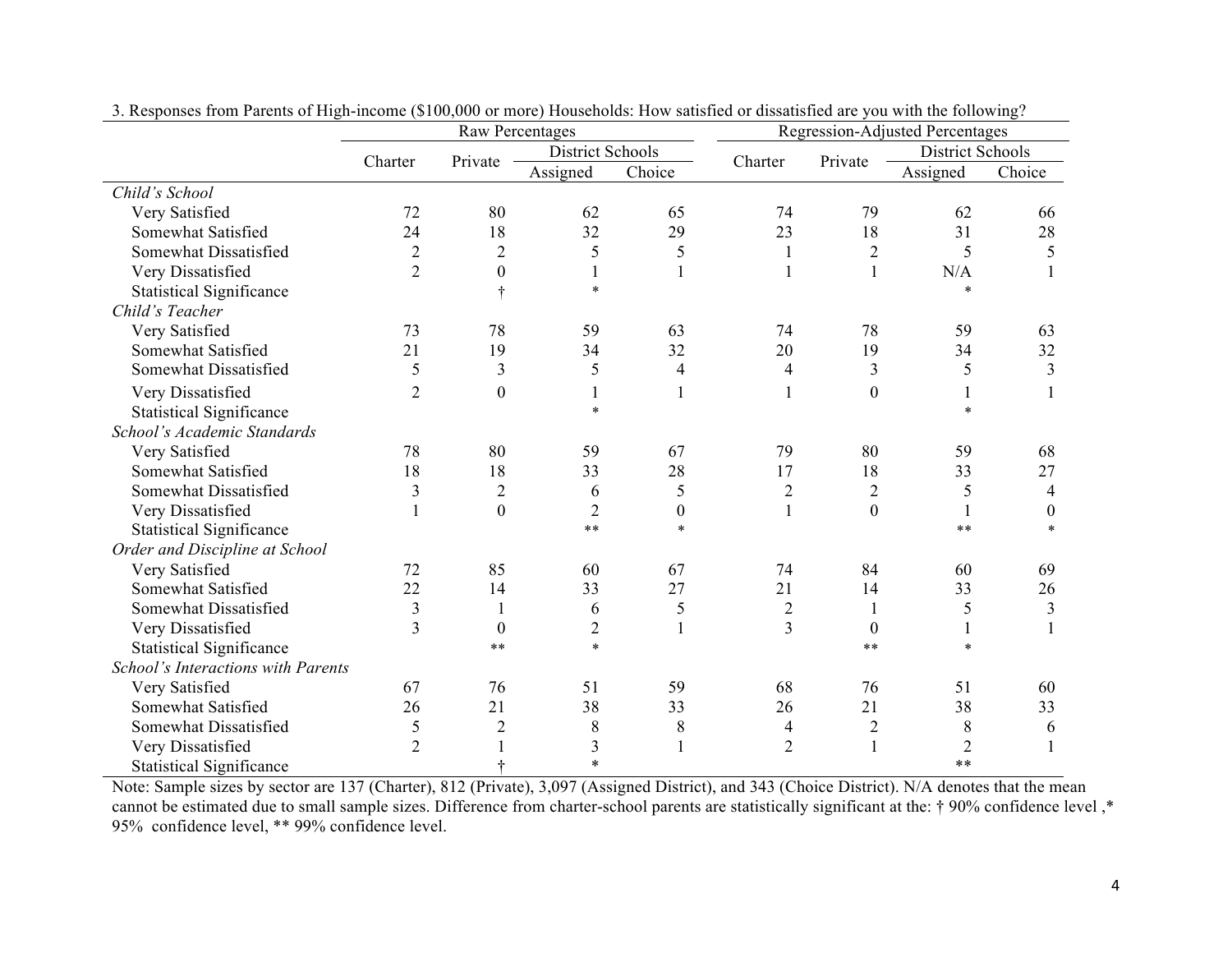|                                    | Raw Percentages  |                  |                         |                  |                         |                  | <b>Regression-Adjusted Percentages</b> |                |
|------------------------------------|------------------|------------------|-------------------------|------------------|-------------------------|------------------|----------------------------------------|----------------|
|                                    | Charter          | Private          | <b>District Schools</b> |                  | Charter                 | Private          | <b>District Schools</b>                |                |
|                                    |                  |                  | Assigned                | Choice           |                         |                  | Assigned                               | Choice         |
| Child's School                     |                  |                  |                         |                  |                         |                  |                                        |                |
| Very Satisfied                     | 72               | 81               | 66                      | 73               | 72                      | 80               | 66                                     | 73             |
| Somewhat Satisfied                 | 23               | 17               | 27                      | 22               | 23                      | 18               | 27                                     | 22             |
| Somewhat Dissatisfied              | 5                | 1                | 5                       | 4                | 4                       |                  | 5                                      | 3              |
| Very Dissatisfied                  |                  | $\boldsymbol{0}$ | $\overline{2}$          | $\mathbf{1}$     | $\boldsymbol{0}$        | $\boldsymbol{0}$ |                                        |                |
| <b>Statistical Significance</b>    |                  | $\ast$           |                         |                  |                         |                  | ÷                                      |                |
| Child's Teacher                    |                  |                  |                         |                  |                         |                  |                                        |                |
| Very Satisfied                     | 76               | 85               | 71                      | 77               | 77                      | 84               | 71                                     | 77             |
| Somewhat Satisfied                 | 19               | 13               | 21                      | 20               | 18                      | 14               | 21                                     | 19             |
| Somewhat Dissatisfied              | 5                | 1                | 6                       | 3                | 4                       | $\overline{2}$   | 5                                      | $\overline{2}$ |
| Very Dissatisfied                  | $\boldsymbol{0}$ | $\boldsymbol{0}$ | $\overline{2}$          |                  | $\boldsymbol{0}$        | $\boldsymbol{0}$ | $\overline{c}$                         | 1              |
| <b>Statistical Significance</b>    |                  | $\ast$           |                         |                  |                         | $\ast$           | $\ddot{\tau}$                          |                |
| School's Academic Standards        |                  |                  |                         |                  |                         |                  |                                        |                |
| Very Satisfied                     | 77               | 83               | 63                      | 73               | 79                      | 83               | 63                                     | 74             |
| Somewhat Satisfied                 | 19               | 15               | 30                      | 24               | 18                      | 15               | 30                                     | 23             |
| Somewhat Dissatisfied              | 3                | $\overline{2}$   | 6                       | 3                | 3                       | $\overline{c}$   | 6                                      | $\overline{3}$ |
| Very Dissatisfied                  |                  | $\mathbf{0}$     | $\mathbf{1}$            | $\boldsymbol{0}$ |                         | $\boldsymbol{0}$ |                                        | $\overline{0}$ |
| <b>Statistical Significance</b>    |                  |                  | $**$                    |                  |                         |                  | $**$                                   |                |
| Order and Discipline at School     |                  |                  |                         |                  |                         |                  |                                        |                |
| Very Satisfied                     | 75               | 85               | 66                      | 74               | 77                      | 84               | 67                                     | 74             |
| Somewhat Satisfied                 | 18               | 13               | 26                      | 22               | 18                      | 14               | 25                                     | 22             |
| Somewhat Dissatisfied              | 5                | $\overline{2}$   | 6                       | $\mathfrak{Z}$   | $\overline{\mathbf{3}}$ | $\overline{2}$   | 5                                      | $\mathfrak{Z}$ |
| Very Dissatisfied                  | $\overline{2}$   | $\boldsymbol{0}$ | $\overline{2}$          | $\mathbf{1}$     | $\overline{2}$          | $\boldsymbol{0}$ | $\overline{2}$                         |                |
| <b>Statistical Significance</b>    |                  | $**$             | $\ast$                  |                  |                         | ÷                | $**$                                   |                |
| School's Interactions with Parents |                  |                  |                         |                  |                         |                  |                                        |                |
| Very Satisfied                     | 70               | 79               | 62                      | 70               | 71                      | 78               | 62                                     | 71             |
| Somewhat Satisfied                 | 25               | 18               | 29                      | 25               | 25                      | 18               | 29                                     | 25             |
| Somewhat Dissatisfied              | 4                | $\overline{2}$   | 7                       | $\overline{3}$   | 3                       | $\overline{2}$   | 6                                      | 3              |
| Very Dissatisfied                  | 1                |                  | $\overline{2}$          |                  |                         |                  | $\overline{2}$                         |                |
| <b>Statistical Significance</b>    |                  | $**$             | $**$                    |                  |                         |                  | $**$                                   |                |

4. Responses for Parents of Children Ages 5-10: How satisfied or dissatisfied are you with the following?

Note: Sample sizes by sector are 309 (Charter), 583 (Private), 3,730 (Assigned District), and 487 (Choice District). Difference from charter-school parents are statistically significant at the: † 90% confidence level ,\* 95% confidence level, \*\* 99% confidence level.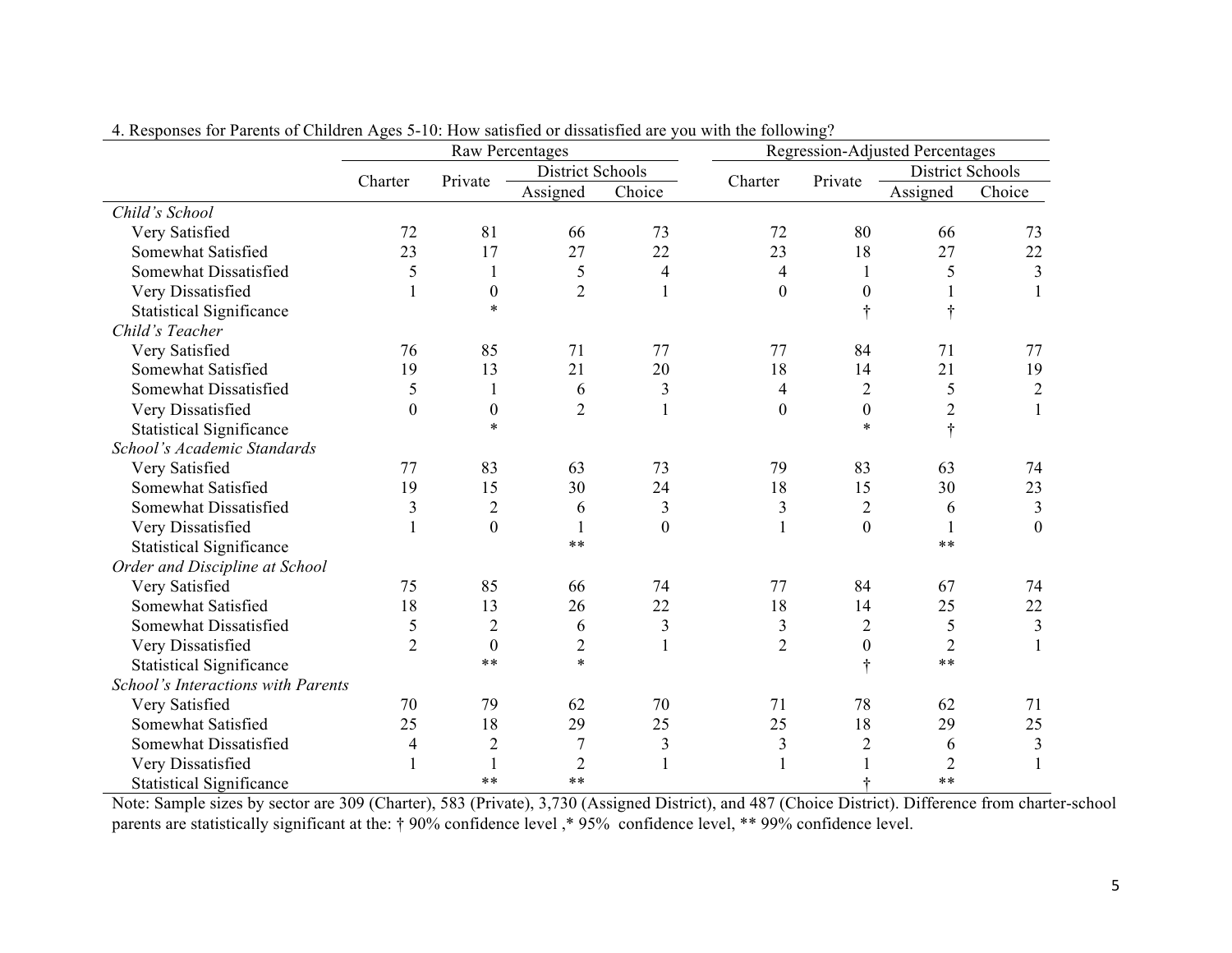|                                    |                |                | <b>Raw Percentages</b> |                |                |                | <b>Regression-Adjusted Percentages</b> |                |
|------------------------------------|----------------|----------------|------------------------|----------------|----------------|----------------|----------------------------------------|----------------|
|                                    | Charter        | Private        | District Schools       |                | Charter        | Private        | District Schools                       |                |
|                                    |                |                | Assigned               | Choice         |                |                | Assigned                               | Choice         |
| Child's School                     |                |                |                        |                |                |                |                                        |                |
| Very Satisfied                     | 62             | 83             | 57                     | 58             | 64             | 83             | 56                                     | 60             |
| Somewhat Satisfied                 | 30             | 13             | 34                     | 37             | 28             | 13             | 34                                     | 35             |
| Somewhat Dissatisfied              | 7              | $\overline{2}$ | $\tau$                 | 3              | 6              | $\overline{2}$ | 7                                      | 3              |
| Very Dissatisfied                  | $\mathbf{1}$   | $\overline{2}$ | 3                      | $\overline{2}$ |                | $\overline{2}$ | $\overline{2}$                         | $\overline{2}$ |
| <b>Statistical Significance</b>    |                | $***$          |                        |                |                | $\ast\ast$     | $\dagger$                              |                |
| Child's Teacher                    |                |                |                        |                |                |                |                                        |                |
| Very Satisfied                     | 57             | 76             | 59                     | 52             | 59             | 75             | 59                                     | 54             |
| Somewhat Satisfied                 | 31             | 21             | 32                     | 41             | 29             | 20             | 32                                     | 40             |
| Somewhat Dissatisfied              | 12             | 3              | 7                      | 6              | 11             | 3              | 6                                      | 5              |
| Very Dissatisfied                  | $\mathbf{1}$   | $\mathbf{1}$   | $\overline{2}$         | 1              | $\mathbf{1}$   | 1              | $\overline{2}$                         | 1              |
| <b>Statistical Significance</b>    |                | $\ast\ast$     |                        |                |                | $\ast\ast$     |                                        |                |
| School's Academic Standards        |                |                |                        |                |                |                |                                        |                |
| Very Satisfied                     | 65             | 82             | 55                     | 60             | 67             | 82             | 55                                     | 61             |
| Somewhat Satisfied                 | 25             | 14             | 36                     | 33             | 24             | 14             | 36                                     | 32             |
| Somewhat Dissatisfied              | 8              | 3              | 6                      | 5              | $\tau$         | 3              | 6                                      | 5              |
| Very Dissatisfied                  | $\overline{2}$ | $\overline{2}$ | $\overline{2}$         |                | $\overline{2}$ | $\overline{2}$ | $\overline{2}$                         | 1              |
| <b>Statistical Significance</b>    |                | $***$          | $\dagger$              |                |                | $* *$          | $\ast$                                 |                |
| Order and Discipline at School     |                |                |                        |                |                |                |                                        |                |
| Very Satisfied                     | 63             | 82             | 57                     | 59             | 64             | 82             | 57                                     | 60             |
| Somewhat Satisfied                 | 23             | 13             | 31                     | 29             | 21             | 13             | 31                                     | 27             |
| Somewhat Dissatisfied              | 12             | $\overline{c}$ | $8\,$                  | 9              | 11             | $\overline{c}$ | 8                                      | 9              |
| Very Dissatisfied                  | 3              | $\overline{3}$ | 4                      | 3              | 3              | 3              | $\mathfrak{Z}$                         | $\overline{3}$ |
| <b>Statistical Significance</b>    |                | $\ast\ast$     |                        |                |                | $\ast\ast$     |                                        |                |
| School's Interactions with Parents |                |                |                        |                |                |                |                                        |                |
| Very Satisfied                     | 55             | 75             | 50                     | 47             | 56             | 74             | 50                                     | 48             |
| Somewhat Satisfied                 | 28             | 20             | 36                     | 44             | 27             | 19             | 36                                     | 43             |
| Somewhat Dissatisfied              | 11             | $\mathfrak{Z}$ | 10                     | $8\,$          | 10             | 3              | 9                                      | 8              |
| Very Dissatisfied                  | 6              | 3              | 4                      |                | 6              | 3              | $\overline{4}$                         | 1              |
| <b>Statistical Significance</b>    |                | $***$          |                        |                |                | $***$          |                                        |                |

5. Responses for Parents of Children Ages 11-13: How satisfied or dissatisfied are you with the following?

Note: Sample sizes by sector are 230 (Charter), 376 (Private), 2,873 (Assigned District), and 286 (Choice District). Difference from charter-school parents are statistically significant at the: † 90% confidence level ,\* 95% confidence level, \*\* 99% confidence level.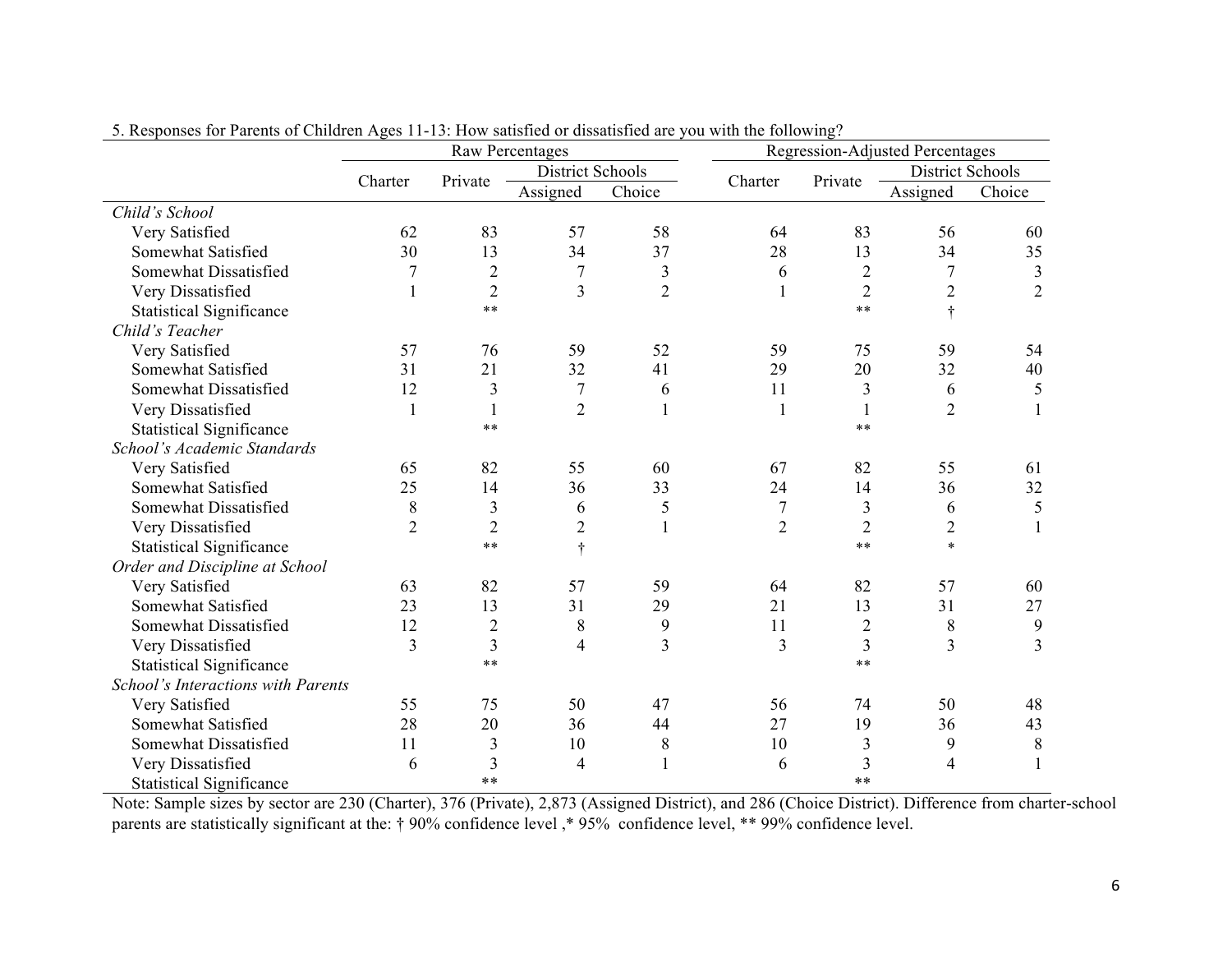|                                    | <b>Raw Percentages</b> |                  |                  |                |                |                  | Regression-Adjusted Percentages |                |
|------------------------------------|------------------------|------------------|------------------|----------------|----------------|------------------|---------------------------------|----------------|
|                                    | Charter                | Private          | District Schools |                | Charter        | Private          | <b>District Schools</b>         |                |
|                                    |                        |                  | Assigned         | Choice         |                |                  | Assigned                        | Choice         |
| Child's School                     |                        |                  |                  |                |                |                  |                                 |                |
| Very Satisfied                     | 56                     | 78               | 47               | 51             | 57             | 76               | 47                              | 51             |
| Somewhat Satisfied                 | 34                     | 19               | 41               | 38             | 34             | 20               | 41                              | 39             |
| Somewhat Dissatisfied              | 7                      | $\overline{2}$   | 8                | 8              | $\overline{7}$ | $\overline{2}$   | 8                               | 7              |
| Very Dissatisfied                  | $\overline{3}$         | $\mathbf{1}$     | 3                | $\overline{3}$ | $\overline{2}$ | 1                | $\overline{3}$                  | $\overline{2}$ |
| <b>Statistical Significance</b>    |                        | $**$             |                  |                |                | $***$            | $\ast$                          |                |
| Child's Teacher                    |                        |                  |                  |                |                |                  |                                 |                |
| Very Satisfied                     | 53                     | 69               | 43               | 42             | 52             | 68               | 43                              | 41             |
| Somewhat Satisfied                 | 39                     | 27               | 47               | 47             | 41             | 27               | 47                              | 48             |
| Somewhat Dissatisfied              | $\overline{7}$         | 4                | 8                | $\overline{7}$ | $\overline{7}$ | 4                | 8                               | 7              |
| Very Dissatisfied                  |                        | $\boldsymbol{0}$ | $\overline{2}$   | 4              |                | $\theta$         | $\overline{2}$                  | 3              |
| <b>Statistical Significance</b>    |                        | $***$            | $\ast$           | $\ast$         |                | $**$             | $\ast$                          | $\ast$         |
| School's Academic Standards        |                        |                  |                  |                |                |                  |                                 |                |
| Very Satisfied                     | 59                     | 82               | 49               | 57             | 61             | 80               | 49                              | 57             |
| Somewhat Satisfied                 | 34                     | 17               | 41               | 32             | 32             | 18               | 41                              | 32             |
| Somewhat Dissatisfied              | 7                      | $\overline{2}$   | 8                | $\overline{7}$ | 6              | $\overline{2}$   | 7                               | $\overline{7}$ |
| Very Dissatisfied                  |                        | $\boldsymbol{0}$ | 3                | 4              |                | $\theta$         | 3                               | $\overline{3}$ |
| <b>Statistical Significance</b>    |                        | $**$             | $\ast$           |                |                | $***$            | $**$                            |                |
| Order and Discipline at School     |                        |                  |                  |                |                |                  |                                 |                |
| Very Satisfied                     | 59                     | 81               | 45               | 53             | 59             | 80               | 45                              | 53             |
| Somewhat Satisfied                 | 34                     | 16               | 40               | 35             | 34             | 16               | 40                              | 35             |
| Somewhat Dissatisfied              | 5                      | $\overline{2}$   | 10               | $\overline{7}$ | 5              | $\mathbf{2}$     | 10                              | $\overline{7}$ |
| Very Dissatisfied                  | $\overline{2}$         | $\boldsymbol{0}$ | 4                | 5              | $\overline{2}$ | $\boldsymbol{0}$ | 4                               | 5              |
| <b>Statistical Significance</b>    |                        | $**$             | $***$            |                |                | $***$            | $**$                            |                |
| School's Interactions with Parents |                        |                  |                  |                |                |                  |                                 |                |
| Very Satisfied                     | 49                     | 71               | 36               | 42             | 49             | 70               | 36                              | 41             |
| Somewhat Satisfied                 | 41                     | 25               | 45               | 38             | 43             | 24               | 45                              | 39             |
| Somewhat Dissatisfied              | 6                      | 3                | 13               | 16             | 6              | $\mathfrak{Z}$   | 13                              | 16             |
| Very Dissatisfied                  | 4                      |                  | 5                | 5              | 3              |                  | 5                               | 4              |
| <b>Statistical Significance</b>    |                        | $**$             | $**$             | $\ast$         |                | $**$             | $**$                            | $\ast$         |

6. Responses for Parents of Children Ages 14-18: How satisfied or dissatisfied are you with the following?

Note: Sample sizes by sector are 373 (Charter), 707 (Private), 5,808 (Assigned District), and 647 (Choice District). Difference from charter-school parents are statistically significant at the: † 90% confidence level ,\* 95% confidence level, \*\* 99% confidence level.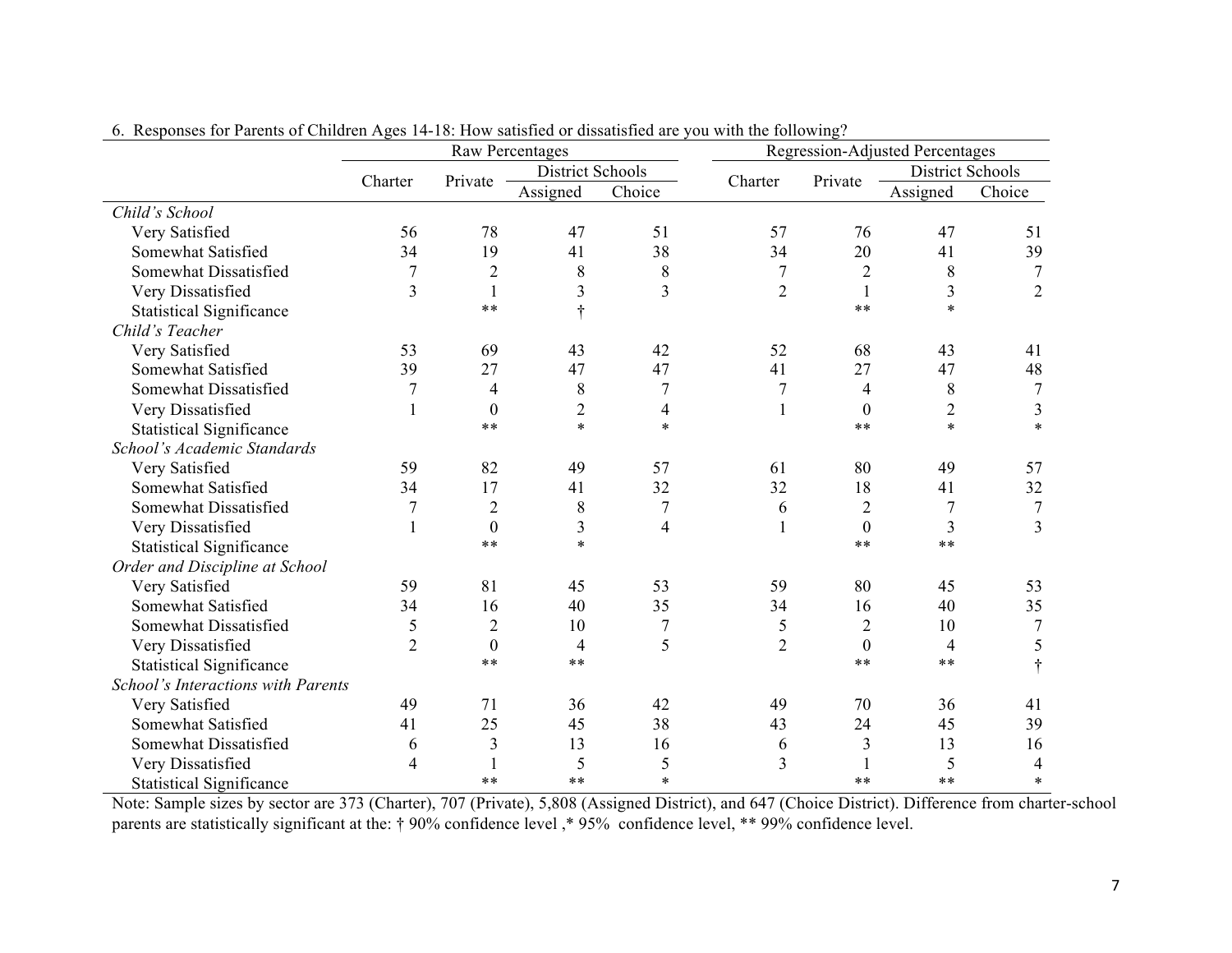|                                    | <b>Raw Percentages</b> |                  |                          |                |                |                  | <b>Regression-Adjusted Percentages</b> |                |
|------------------------------------|------------------------|------------------|--------------------------|----------------|----------------|------------------|----------------------------------------|----------------|
|                                    | Charter                | Private          | <b>District Schools</b>  |                | Charter        | Private          | <b>District Schools</b>                |                |
|                                    |                        |                  | Assigned                 | Choice         |                |                  | Assigned                               | Choice         |
| Child's School                     |                        |                  |                          |                |                |                  |                                        |                |
| Very Satisfied                     | 64                     | 81               | 54                       | 58             | 66             | 79               | 55                                     | 58             |
| Somewhat Satisfied                 | 26                     | 15               | 35                       | 35             | 25             | 16               | 34                                     | 35             |
| Somewhat Dissatisfied              | 9                      | 3                | 8                        | 6              | 8              | 3                | 8                                      | 6              |
| Very Dissatisfied                  |                        | $\mathbf{1}$     | 3                        | $\overline{2}$ |                |                  | 3                                      | $\overline{2}$ |
| <b>Statistical Significance</b>    |                        | $**$             | $\ast$                   |                |                | $**$             | $\ast$                                 |                |
| Child's Teacher                    |                        |                  |                          |                |                |                  |                                        |                |
| Very Satisfied                     | 63                     | 76               | 58                       | 54             | 64             | 75               | 58                                     | 54             |
| Somewhat Satisfied                 | 30                     | 19               | 33                       | 39             | 29             | 20               | 32                                     | 39             |
| Somewhat Dissatisfied              | $\overline{7}$         | 4                | $\boldsymbol{7}$         | 5              | 6              | 5                | $\overline{7}$                         | 5              |
| Very Dissatisfied                  | 1                      | $\boldsymbol{0}$ | $\overline{2}$           | $\mathfrak{2}$ |                | $\boldsymbol{0}$ | $\overline{2}$                         | $\mathbf{2}$   |
| <b>Statistical Significance</b>    |                        | $**$             |                          | $\ddagger$     |                | $\ast$           |                                        | $\ddot{\tau}$  |
| School's Academic Standards        |                        |                  |                          |                |                |                  |                                        |                |
| Very Satisfied                     | 67                     | 82               | 52                       | 61             | 68             | 80               | 53                                     | 62             |
| Somewhat Satisfied                 | 27                     | 15               | 38                       | 31             | 26             | 16               | 38                                     | 31             |
| Somewhat Dissatisfied              | 5                      | $\overline{2}$   | $\overline{7}$           | 6              | 4              | $\overline{2}$   | 7                                      | 6              |
| Very Dissatisfied                  |                        | $\mathbf{1}$     | 3                        | $\overline{2}$ | 1              | $\mathbf{1}$     | 3                                      | $\overline{2}$ |
| <b>Statistical Significance</b>    |                        | $***$            | $***$                    |                |                | $**$             | $\ast\ast$                             |                |
| Order and Discipline at School     |                        |                  |                          |                |                |                  |                                        |                |
| Very Satisfied                     | 67                     | 82               | 54                       | 61             | 68             | 82               | 54                                     | 62             |
| Somewhat Satisfied                 | 26                     | 13               | 34                       | 31             | 25             | 13               | 34                                     | 31             |
| Somewhat Dissatisfied              | 5                      | $\overline{3}$   | 8                        | 5              | 4              | 3                | 8                                      | 5              |
| Very Dissatisfied                  | $\overline{2}$         | $\overline{2}$   | $\overline{\mathcal{A}}$ | $\overline{2}$ | $\overline{2}$ | $\overline{2}$   | $\overline{\mathcal{A}}$               | $\overline{2}$ |
| <b>Statistical Significance</b>    |                        | $**$             | $***$                    |                |                | $\ast$           | $**$                                   |                |
| School's Interactions with Parents |                        |                  |                          |                |                |                  |                                        |                |
| Very Satisfied                     | 59                     | 75               | 49                       | 51             | 59             | 73               | 50                                     | 51             |
| Somewhat Satisfied                 | 32                     | 20               | 36                       | 37             | 32             | 21               | 36                                     | 37             |
| Somewhat Dissatisfied              | 6                      | 4                | 10                       | 10             | 6              | 4                | 10                                     | 10             |
| Very Dissatisfied                  | 3                      |                  | 5                        | $\overline{2}$ | 3              | $\overline{2}$   | 4                                      | $\overline{2}$ |
| <b>Statistical Significance</b>    |                        | $**$             | $**$                     |                |                | $**$             | $**$                                   |                |

7. Responses for Parents in Urban Locales: How satisfied or dissatisfied are you with the following?

Note: Sample sizes by sector are 420 (Charter), 632 (Private), 3,386 (Assigned District), and 668 (Choice District). Difference from charter-school parents are statistically significant at the: † 90% confidence level, \* 95% confidence level, \*\* 99% confidence level.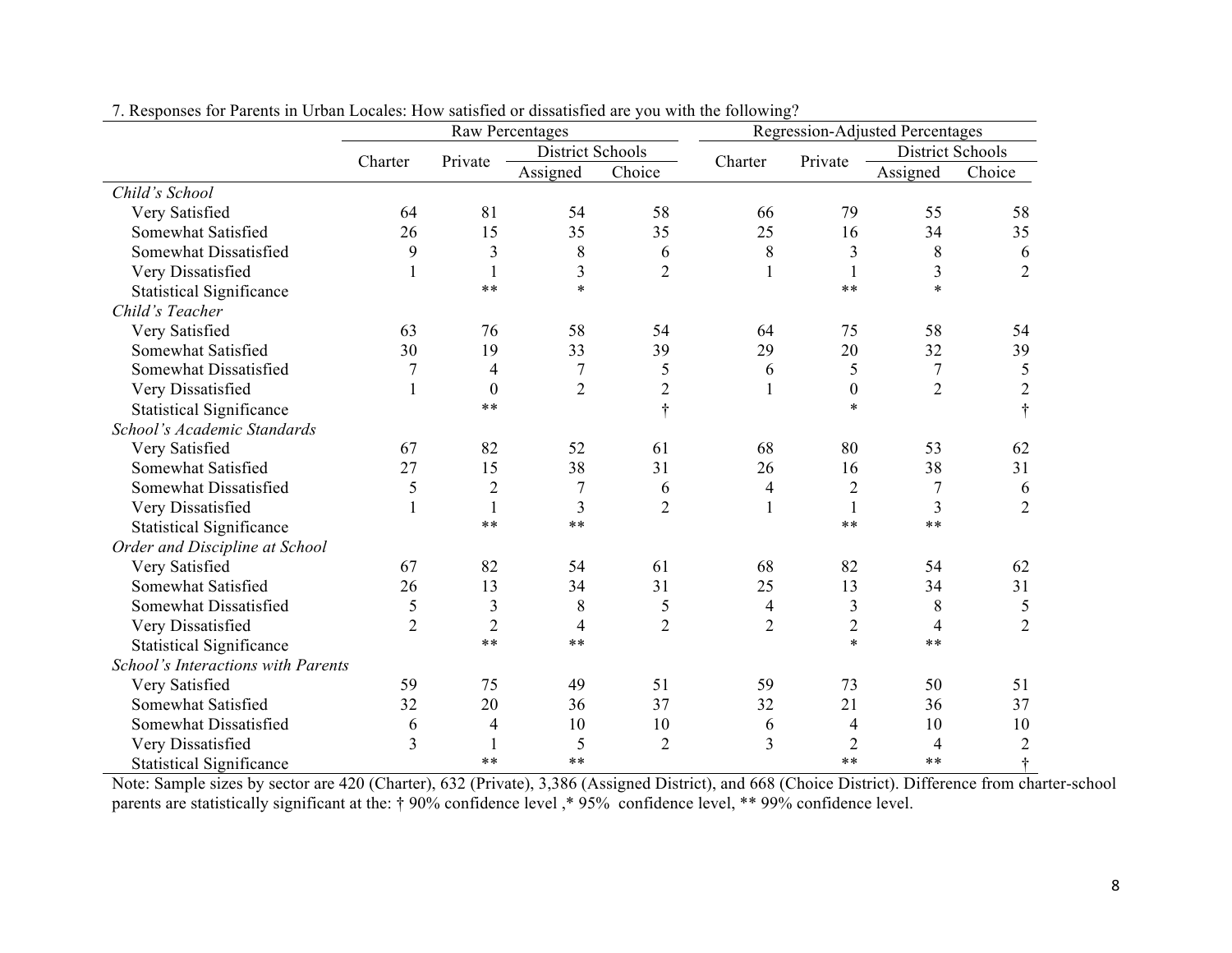|                                    |                  |                  | <b>Raw Percentages</b> |                |                |                  | <b>Regression-Adjusted Percentages</b> |                |
|------------------------------------|------------------|------------------|------------------------|----------------|----------------|------------------|----------------------------------------|----------------|
|                                    |                  |                  | District Schools       |                |                |                  | District Schools                       |                |
|                                    | Charter          | Private          | Assigned               | Choice         | Charter        | Private          | Assigned                               | Choice         |
| Child's School                     |                  |                  |                        |                |                |                  |                                        |                |
| Very Satisfied                     | 62               | 80               | 58                     | 64             | 64             | 79               | 58                                     | 66             |
| Somewhat Satisfied                 | 32               | 19               | 33                     | 27             | 30             | 19               | 33                                     | 26             |
| Somewhat Dissatisfied              | 4                |                  | 6                      | 6              | 4              | 1                | 6                                      | $\mathfrak s$  |
| Very Dissatisfied                  | $\overline{2}$   | $\boldsymbol{0}$ | $\overline{2}$         | 3              | $\overline{2}$ | $\overline{0}$   | $\overline{2}$                         | $\overline{3}$ |
| <b>Statistical Significance</b>    |                  | **               |                        |                |                | $**$             |                                        |                |
| Child's Teacher                    |                  |                  |                        |                |                |                  |                                        |                |
| Very Satisfied                     | 60               | 78               | 57                     | 64             | 62             | 77               | 57                                     | 65             |
| Somewhat Satisfied                 | 34               | 20               | 35                     | 28             | 33             | 21               | 35                                     | 27             |
| Somewhat Dissatisfied              | 4                | $\overline{2}$   | 6                      | 6              | 4              | $\overline{2}$   | 6                                      | $\mathfrak{S}$ |
| Very Dissatisfied                  | 1                | $\boldsymbol{0}$ | $\mathbf{1}$           | 3              | 1              | $\boldsymbol{0}$ | 1                                      | $\overline{2}$ |
| <b>Statistical Significance</b>    |                  | $***$            |                        |                |                | $**$             |                                        |                |
| School's Academic Standards        |                  |                  |                        |                |                |                  |                                        |                |
| Very Satisfied                     | 67               | 82               | 59                     | 65             | 69             | 81               | 59                                     | 67             |
| Somewhat Satisfied                 | 28               | 17               | 33                     | 29             | 26             | 17               | 33                                     | 27             |
| Somewhat Dissatisfied              | 4                | 1                | 6                      | 4              | 3              | 1                | 6                                      | 4              |
| Very Dissatisfied                  | $\mathbf{1}$     | $\theta$         | $\overline{2}$         | $\overline{2}$ |                | $\overline{2}$   | N/A                                    | $\overline{2}$ |
| <b>Statistical Significance</b>    |                  | **               | $\ast$                 |                |                | $**$             | $**$                                   |                |
| Order and Discipline at School     |                  |                  |                        |                |                |                  |                                        |                |
| Very Satisfied                     | 66               | 84               | 60                     | 67             | 68             | 83               | 60                                     | 69             |
| Somewhat Satisfied                 | 25               | 14               | 31                     | 22             | 24             | 14               | 31                                     | 21             |
| Somewhat Dissatisfied              | $\boldsymbol{7}$ | $\overline{2}$   | $\overline{7}$         | 6              | 6              | $\overline{2}$   | 6                                      | 6              |
| Very Dissatisfied                  | $\overline{2}$   | $\boldsymbol{0}$ | 3                      | 4              | $\overline{2}$ | $\overline{2}$   | N/A                                    | 3              |
| <b>Statistical Significance</b>    |                  | $***$            |                        |                |                | $***$            | ÷                                      |                |
| School's Interactions with Parents |                  |                  |                        |                |                |                  |                                        |                |
| Very Satisfied                     | 61               | 76               | 50                     | 59             | 62             | 76               | 50                                     | 60             |
| Somewhat Satisfied                 | 31               | 21               | 37                     | 31             | 31             | 21               | 37                                     | 31             |
| Somewhat Dissatisfied              | 6                | $\overline{2}$   | 10                     | 7              | 5              | $\overline{2}$   | 10                                     | 6              |
| Very Dissatisfied                  | $\overline{2}$   |                  | $\overline{3}$         | 3              | $\overline{2}$ |                  | 3                                      | 3              |
| <b>Statistical Significance</b>    |                  | $**$             | $**$                   |                |                | $**$             | $**$                                   |                |

8. Responses for Parents in Suburban Locales: How satisfied or dissatisfied are you with the following?

Note: Sample sizes by sector are 309 (Charter), 669 (Private), 5,060 (Assigned District), and 494 (Choice District). N/A denotes that the mean cannot be estimated due to small sample sizes. Difference from charter-school parents are statistically significant at the: † 90% confidence level ,\* 95% confidence level, \*\* 99% confidence level.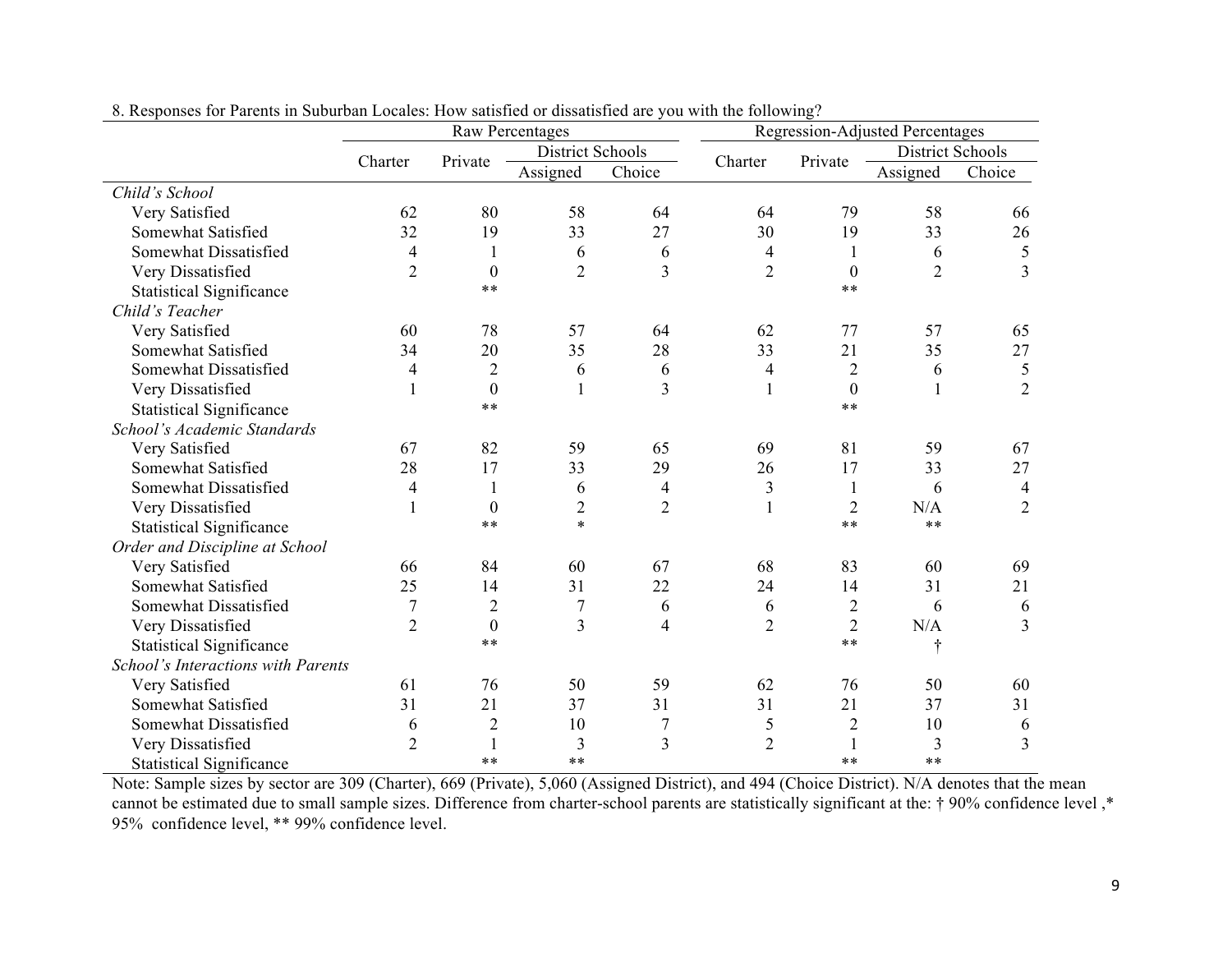|                                    | <b>Raw Percentages</b> |                  |                         |                |                  |                | <b>Regression-Adjusted Percentages</b> |                |
|------------------------------------|------------------------|------------------|-------------------------|----------------|------------------|----------------|----------------------------------------|----------------|
|                                    | Charter                | Private          | <b>District Schools</b> |                | Charter          | Private        | <b>District Schools</b>                |                |
|                                    |                        |                  | Assigned                | Choice         |                  |                | Assigned                               | Choice         |
| Child's School                     |                        |                  |                         |                |                  |                |                                        |                |
| Very Satisfied                     | 64                     | 81               | 56                      | 63             | 64               | 81             | 56                                     | 62             |
| Somewhat Satisfied                 | 32                     | 16               | 35                      | 31             | 32               | 16             | 35                                     | 32             |
| Somewhat Dissatisfied              | $\overline{3}$         | $\overline{2}$   | $\overline{7}$          | 5              | 3                | $\mathbf{2}$   | 7                                      | 5              |
| Very Dissatisfied                  |                        | $\mathbf{1}$     | $\overline{2}$          |                |                  | $\mathbf{1}$   | $\overline{2}$                         |                |
| <b>Statistical Significance</b>    |                        | $***$            | $\ast$                  |                |                  | $**$           | $\ddagger$                             |                |
| Child's Teacher                    |                        |                  |                         |                |                  |                |                                        |                |
| Very Satisfied                     | 67                     | 80               | 57                      | 58             | 67               | 80             | 57                                     | 58             |
| Somewhat Satisfied                 | 21                     | 18               | 33                      | 36             | 21               | 18             | 33                                     | 37             |
| Somewhat Dissatisfied              | 12                     | $\overline{2}$   | $\boldsymbol{7}$        | 4              | 11               | $\mathbf{2}$   | $\overline{7}$                         | $\overline{4}$ |
| Very Dissatisfied                  | $\mathbf{1}$           | $\boldsymbol{0}$ | $\overline{2}$          |                |                  | $\mathbf{0}$   | $\overline{2}$                         |                |
| <b>Statistical Significance</b>    |                        | $***$            |                         |                |                  | $***$          |                                        |                |
| School's Academic Standards        |                        |                  |                         |                |                  |                |                                        |                |
| Very Satisfied                     | 69                     | 83               | 54                      | 66             | 70               | 82             | 54                                     | 66             |
| Somewhat Satisfied                 | 21                     | 14               | 36                      | 28             | 21               | 14             | 36                                     | 28             |
| Somewhat Dissatisfied              | 9                      | $\overline{2}$   | $\overline{7}$          | 5              | 9                | 3              | 7                                      | $\mathfrak s$  |
| Very Dissatisfied                  |                        | 1                | $\overline{2}$          |                |                  |                | $\overline{2}$                         |                |
| <b>Statistical Significance</b>    |                        | $***$            | $***$                   |                |                  | $***$          | $***$                                  |                |
| Order and Discipline at School     |                        |                  |                         |                |                  |                |                                        |                |
| Very Satisfied                     | 65                     | 83               | 53                      | 59             | 65               | 82             | 54                                     | 58             |
| Somewhat Satisfied                 | 24                     | 15               | 34                      | 33             | 24               | 15             | 34                                     | 34             |
| Somewhat Dissatisfied              | $\,8\,$                | $\mathbf{1}$     | 9                       | 5              | $\,$ $\,$        | $\mathbf{1}$   | 9                                      | $\mathfrak s$  |
| Very Dissatisfied                  | 3                      | 1                | 4                       | 3              | $\overline{3}$   | 1              | $\mathfrak{Z}$                         | $\overline{3}$ |
| <b>Statistical Significance</b>    |                        | $***$            | $\ast$                  |                |                  | $***$          | $\ast$                                 |                |
| School's Interactions with Parents |                        |                  |                         |                |                  |                |                                        |                |
| Very Satisfied                     | 56                     | 74               | 48                      | 57             | 56               | 74             | 48                                     | 56             |
| Somewhat Satisfied                 | 33                     | 22               | 37                      | 32             | 32               | 21             | 37                                     | 31             |
| Somewhat Dissatisfied              | 7                      | 3                | 11                      | 10             | $\boldsymbol{7}$ | 3              | 10                                     | 10             |
| Very Dissatisfied                  | 5                      | $\overline{2}$   | $\overline{4}$          | $\overline{2}$ | 5                | $\overline{2}$ | $\overline{4}$                         | $\overline{2}$ |
| <b>Statistical Significance</b>    |                        | $**$             |                         |                |                  | $**$           |                                        |                |

9. Responses for Parents in Small Town or Rural Locales: How satisfied or dissatisfied are you with the following?

Note: Sample sizes by sector are 226 (Charter), 432 (Private), 4,532 (Assigned District), and 338 (Choice District). Difference from charter-school parents are statistically significant at the: † 90% confidence level, \* 95% confidence level, \*\* 99% confidence level.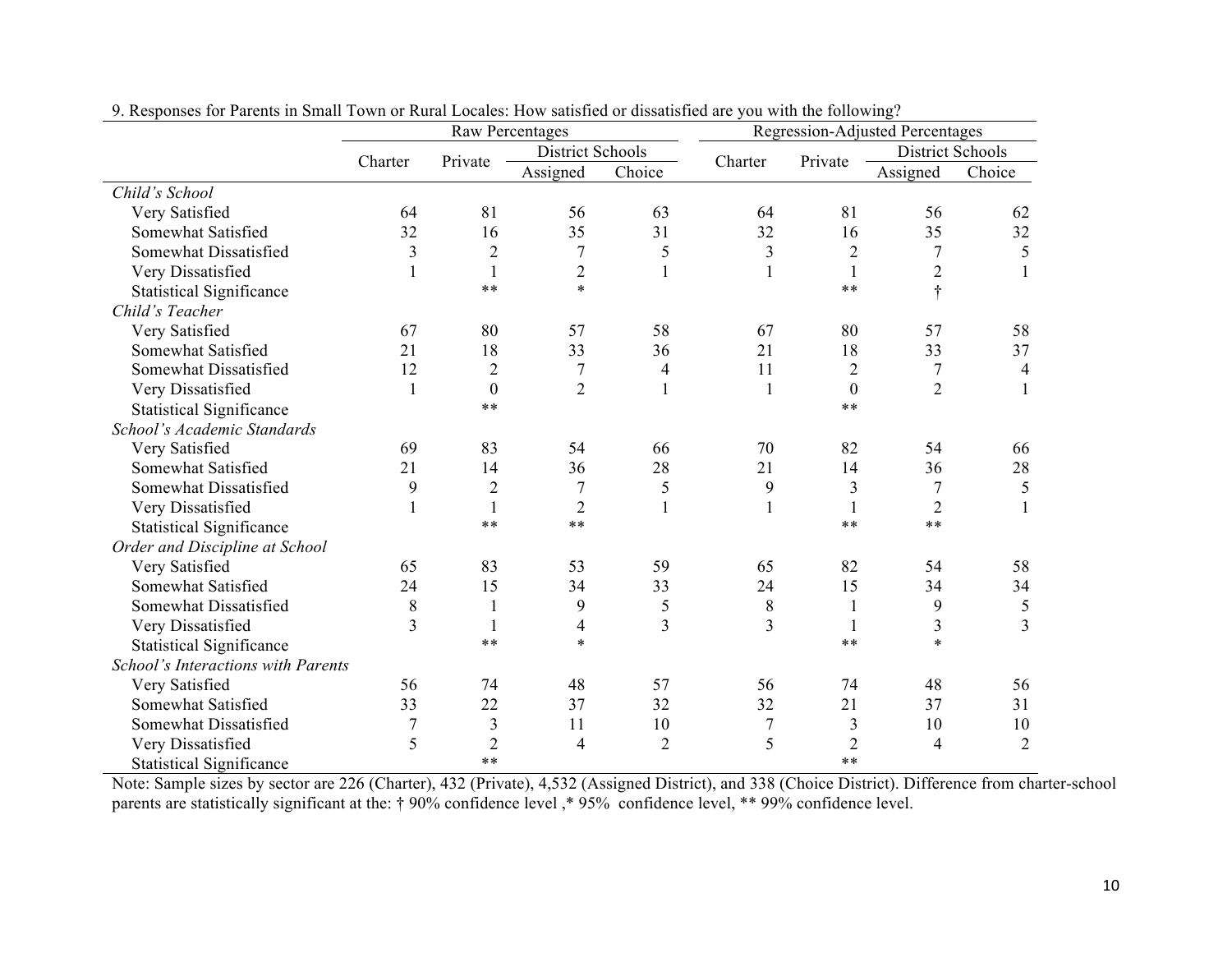|                                    | <b>Raw Percentages</b> |                |                  |                |                |                | <b>Regression-Adjusted Percentages</b> |                |
|------------------------------------|------------------------|----------------|------------------|----------------|----------------|----------------|----------------------------------------|----------------|
|                                    | Charter                | Private        | District Schools |                | Charter        | Private        | <b>District Schools</b>                |                |
|                                    |                        |                | Assigned         | Choice         |                |                | Assigned                               | Choice         |
| Child's School                     |                        |                |                  |                |                |                |                                        |                |
| Very Satisfied                     | 54                     | 75             | 48               | 49             | 55             | 73             | 48                                     | 48             |
| Somewhat Satisfied                 | 37                     | 20             | 39               | 39             | 37             | 22             | 39                                     | 40             |
| Somewhat Dissatisfied              | 7                      | 3              | 10               | 10             | 5              | $\overline{2}$ | 9                                      | 8              |
| Very Dissatisfied                  | 3                      | $\overline{2}$ | 4                | 3              | $\overline{2}$ | $\overline{2}$ | $\overline{3}$                         | 3              |
| <b>Statistical Significance</b>    |                        | $\star$        |                  |                |                | $\ast$         |                                        |                |
| Child's Teacher                    |                        |                |                  |                |                |                |                                        |                |
| Very Satisfied                     | 56                     | 74             | 52               | 46             | 58             | 73             | 53                                     | 46             |
| Somewhat Satisfied                 | 33                     | 20             | 36               | 44             | 32             | 20             | 36                                     | 43             |
| Somewhat Dissatisfied              | 9                      | 5              | 9                | 9              | 9              | 5              | 8                                      | 9              |
| Very Dissatisfied                  | $\mathbf{1}$           | 1              | $\overline{2}$   |                |                | $\mathbf{1}$   | $\overline{2}$                         |                |
| <b>Statistical Significance</b>    |                        | $\ast$         |                  |                |                | $\ast$         |                                        |                |
| School's Academic Standards        |                        |                |                  |                |                |                |                                        |                |
| Very Satisfied                     | 55                     | 73             | 49               | 52             | 56             | 71             | 49                                     | 51             |
| Somewhat Satisfied                 | 36                     | 23             | 40               | 36             | 36             | 25             | 40                                     | 36             |
| Somewhat Dissatisfied              |                        | 3              | 9                | 10             | 6              | 3              | 8                                      | 10             |
| Very Dissatisfied                  | $\overline{2}$         |                | 3                | $\overline{2}$ | $\overline{2}$ | 1              | $\overline{2}$                         | $\overline{2}$ |
| <b>Statistical Significance</b>    |                        | $\star$        |                  |                |                | ÷              |                                        |                |
| Order and Discipline at School     |                        |                |                  |                |                |                |                                        |                |
| Very Satisfied                     | 62                     | 80             | 51               | 54             | 63             | 78             | 52                                     | 54             |
| Somewhat Satisfied                 | 25                     | 16             | 34               | 32             | 25             | 17             | 34                                     | 33             |
| Somewhat Dissatisfied              | 8                      | $\overline{2}$ | 10               | 10             | 8              | $\sqrt{2}$     | 10                                     | 10             |
| Very Dissatisfied                  | $\overline{4}$         | $\overline{2}$ | 5                | 3              | 3              | $\overline{2}$ | $\overline{4}$                         | 3              |
| <b>Statistical Significance</b>    |                        | $\star$        | $\ddot{\tau}$    |                |                | $\ast$         | $\dagger$                              |                |
| School's Interactions with Parents |                        |                |                  |                |                |                |                                        |                |
| Very Satisfied                     | 55                     | 66             | 46               | 48             | 57             | 64             | 46                                     | 48             |
| Somewhat Satisfied                 | 33                     | 27             | 39               | 39             | 31             | 27             | 39                                     | 39             |
| Somewhat Dissatisfied              | 9                      | 6              | 11               | 11             | 9              | $\overline{7}$ | 11                                     | 10             |
| Very Dissatisfied                  | 3                      | $\overline{2}$ | 4                | $\overline{2}$ | $\overline{2}$ | $\mathbf{1}$   | 3                                      | $\overline{2}$ |
| <b>Statistical Significance</b>    |                        |                | ÷                |                |                |                | ÷                                      |                |

10. Responses for Black Parents: How satisfied or dissatisfied are you with the following?

Note: Sample sizes by sector are 177 (Charter), 175 (Private), 1,616 (Assigned District), and 229 (Choice District). Difference from charter-school parents are statistically significant at the: † 90% confidence level, \* 95% confidence level, \*\* 99% confidence level.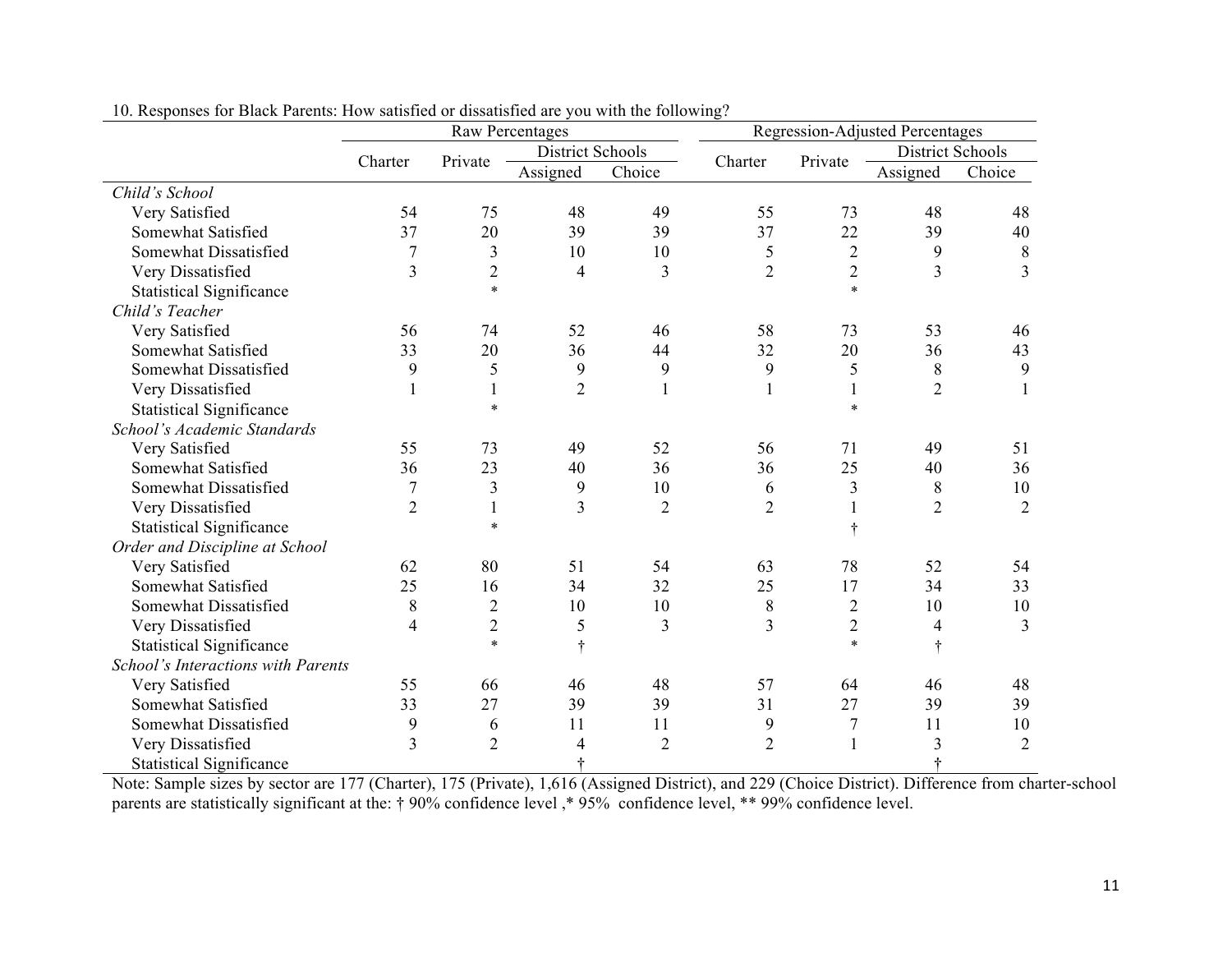|                                    | Raw Percentages |                  |                  |                |                  |                  | <b>Regression-Adjusted Percentages</b> |                  |
|------------------------------------|-----------------|------------------|------------------|----------------|------------------|------------------|----------------------------------------|------------------|
|                                    | Charter         | Private          | District Schools |                | Charter          | Private          | District Schools                       |                  |
|                                    |                 |                  | Assigned         | Choice         |                  |                  | Assigned                               | Choice           |
| Child's School                     |                 |                  |                  |                |                  |                  |                                        |                  |
| Very Satisfied                     | 63              | 81               | 58               | 58             | 64               | 83               | 57                                     | 59               |
| Somewhat Satisfied                 | 29              | 17               | 33               | 34             | 27               | 16               | 33                                     | 34               |
| Somewhat Dissatisfied              | 7               | 1                | 8                | 5              | $\tau$           | 1                | 7                                      | 5                |
| Very Dissatisfied                  | $\overline{2}$  | $\boldsymbol{0}$ | $\overline{2}$   | $\overline{2}$ | $\overline{2}$   | $\boldsymbol{0}$ | $\overline{2}$                         | $\overline{2}$   |
| <b>Statistical Significance</b>    |                 | $**$             |                  |                |                  | $**$             |                                        |                  |
| Child's Teacher                    |                 |                  |                  |                |                  |                  |                                        |                  |
| Very Satisfied                     | 58              | 79               | 60               | 59             | 59               | 79               | 60                                     | 59               |
| Somewhat Satisfied                 | 36              | 19               | 31               | 33             | 35               | 20               | 31                                     | 33               |
| Somewhat Dissatisfied              | 6               | $\overline{2}$   | $\overline{7}$   | 5              | 6                | 1                | 7                                      | 5                |
| Very Dissatisfied                  | $\theta$        | $\boldsymbol{0}$ | $\overline{2}$   | $\overline{3}$ | $\boldsymbol{0}$ |                  | N/A                                    | $\overline{2}$   |
| <b>Statistical Significance</b>    |                 | $**$             |                  |                |                  | $**$             |                                        |                  |
| School's Academic Standards        |                 |                  |                  |                |                  |                  |                                        |                  |
| Very Satisfied                     | 69              | 82               | 56               | 61             | 70               | 82               | 56                                     | 61               |
| Somewhat Satisfied                 | 27              | 17               | 36               | 33             | 26               | 18               | 36                                     | 33               |
| Somewhat Dissatisfied              | 4               | 1                | 6                | 5              | 3                | 1                | 6                                      | 5                |
| Very Dissatisfied                  |                 | $\boldsymbol{0}$ | $\overline{2}$   |                |                  | $\boldsymbol{0}$ | $\overline{2}$                         |                  |
| <b>Statistical Significance</b>    |                 | $\ast$           | $**$             |                |                  | $\ast$           | $**$                                   | $\ddot{\dagger}$ |
| Order and Discipline at School     |                 |                  |                  |                |                  |                  |                                        |                  |
| Very Satisfied                     | 67              | 87               | 58               | 63             | 68               | 88               | 58                                     | 65               |
| Somewhat Satisfied                 | 24              | 10               | 31               | 31             | 23               | 10               | 31                                     | 29               |
| Somewhat Dissatisfied              | 8               | 3                | $\overline{7}$   | 5              | $\overline{7}$   | 3                | $\overline{7}$                         | 4                |
| Very Dissatisfied                  |                 | $\boldsymbol{0}$ | 3                |                | $\mathbf{1}$     | $\boldsymbol{0}$ | 3                                      | $\mathbf{1}$     |
| <b>Statistical Significance</b>    |                 | $***$            | $\ddagger$       |                |                  | $***$            | $\ast$                                 |                  |
| School's Interactions with Parents |                 |                  |                  |                |                  |                  |                                        |                  |
| Very Satisfied                     | 57              | 79               | 50               | 56             | 58               | 81               | 50                                     | 57               |
| Somewhat Satisfied                 | 31              | 19               | 35               | 30             | 31               | 19               | 36                                     | 30               |
| Somewhat Dissatisfied              | 7               | 1                | 10               | 11             | $\boldsymbol{7}$ |                  | 10                                     | 11               |
| Very Dissatisfied                  | 4               |                  | $\overline{4}$   | $\overline{2}$ | $\overline{4}$   | $\boldsymbol{0}$ | 4                                      | $\sqrt{2}$       |
| <b>Statistical Significance</b>    |                 | $**$             |                  |                |                  |                  | $**$                                   | ÷                |

11. Responses for Hispanic Parents: How satisfied or dissatisfied are you with the following?

Note: Sample sizes by sector are 263 (Charter), 204 (Private), 2,359 (Assigned District), and 332 (Choice District). N/A denotes that the mean cannot be estimated due to small sample sizes. Difference from charter-school parents are statistically significant at the: † 90% confidence level ,\* 95% confidence level, \*\* 99% confidence level.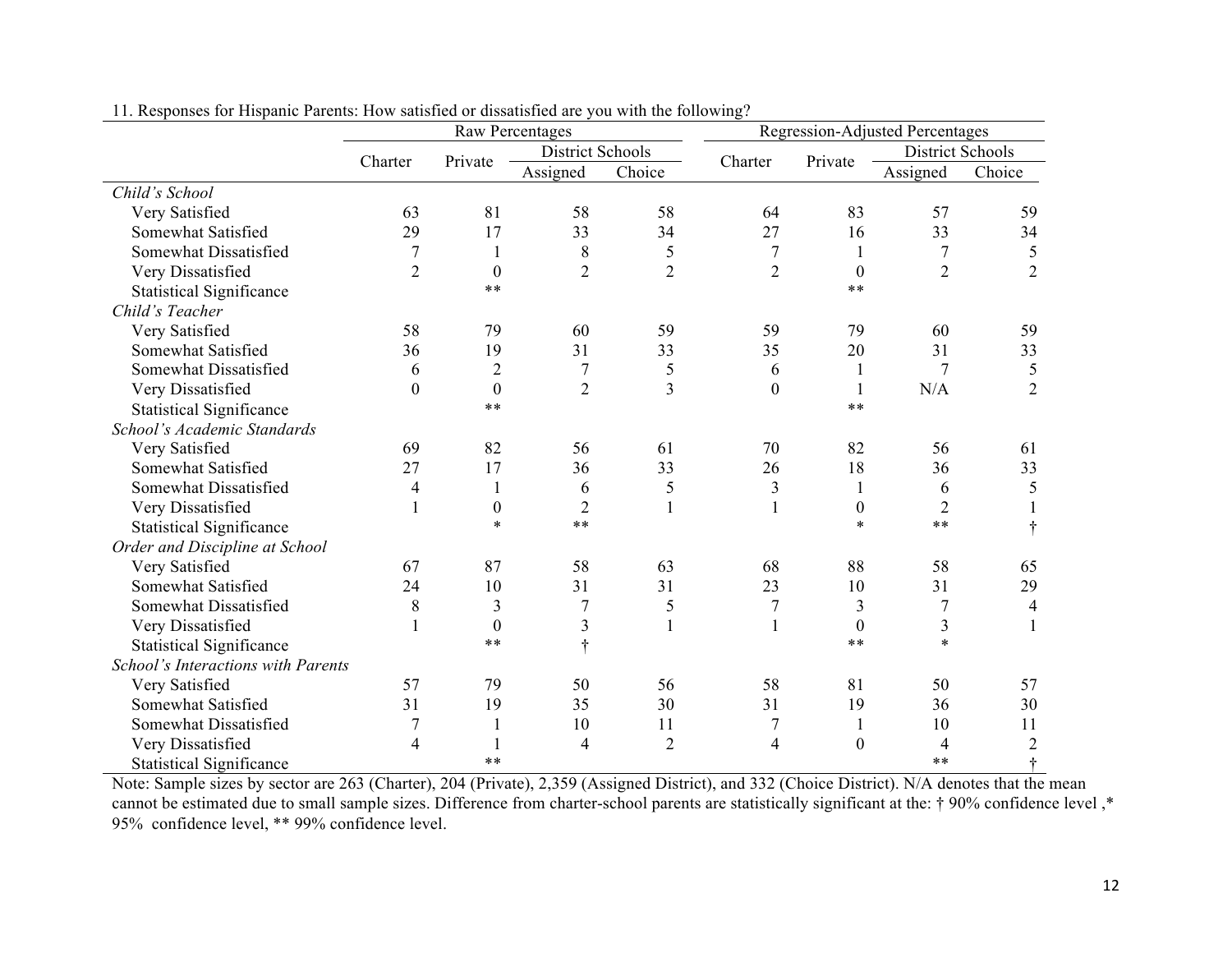|                                    | <b>Raw Percentages</b> |                  |                  |                |                |                  | <b>Regression-Adjusted Percentages</b> |                |
|------------------------------------|------------------------|------------------|------------------|----------------|----------------|------------------|----------------------------------------|----------------|
|                                    | Charter                | Private          | District Schools |                | Charter        | Private          | <b>District Schools</b>                |                |
|                                    |                        |                  | Assigned         | Choice         |                |                  | Assigned                               | Choice         |
| Child's School                     |                        |                  |                  |                |                |                  |                                        |                |
| Very Satisfied                     | 67                     | 82               | 58               | 68             | 68             | 81               | 59                                     | 68             |
| Somewhat Satisfied                 | 27                     | 16               | 33               | 26             | 27             | 16               | 32                                     | 26             |
| Somewhat Dissatisfied              | 4                      | $\overline{2}$   | 6                | 5              | $\overline{4}$ | $\overline{2}$   | 6                                      | $\overline{4}$ |
| Very Dissatisfied                  |                        | 1                | $\overline{3}$   | $\overline{2}$ | 1              | $\mathbf{1}$     | $\overline{2}$                         | $\overline{2}$ |
| <b>Statistical Significance</b>    |                        | $***$            | $***$            |                |                | $**$             | $**$                                   |                |
| Child's Teacher                    |                        |                  |                  |                |                |                  |                                        |                |
| Very Satisfied                     | 71                     | 78               | 58               | 63             | 72             | 78               | 58                                     | 64             |
| Somewhat Satisfied                 | 22                     | 19               | 34               | 31             | 22             | 19               | 33                                     | 31             |
| Somewhat Dissatisfied              | 6                      | $\overline{2}$   | 6                | 4              | 6              | $\overline{2}$   | 6                                      | $\overline{4}$ |
| Very Dissatisfied                  |                        | $\boldsymbol{0}$ | $\overline{2}$   | $\overline{2}$ | 1              | $\boldsymbol{0}$ | $\overline{2}$                         | $\overline{2}$ |
| <b>Statistical Significance</b>    |                        | $\ast$           | $***$            | ÷              |                | $\ast$           | $***$                                  | $\ddot{\tau}$  |
| School's Academic Standards        |                        |                  |                  |                |                |                  |                                        |                |
| Very Satisfied                     | 73                     | 84               | 57               | 70             | 74             | 84               | 58                                     | 70             |
| Somewhat Satisfied                 | 21                     | 13               | 34               | 26             | 21             | 14               | 34                                     | 26             |
| Somewhat Dissatisfied              | 4                      | $\overline{2}$   | $\overline{7}$   | 3              | 4              | $\overline{2}$   | 6                                      | $\mathfrak{Z}$ |
| Very Dissatisfied                  |                        | $\theta$         | $\overline{2}$   | $\overline{2}$ | 1              | $\theta$         | $\overline{2}$                         | $\mathbf{1}$   |
| <b>Statistical Significance</b>    |                        | $***$            | $**$             |                |                | $**$             | $**$                                   |                |
| Order and Discipline at School     |                        |                  |                  |                |                |                  |                                        |                |
| Very Satisfied                     | 66                     | 83               | 57               | 66             | 67             | 82               | 57                                     | 66             |
| Somewhat Satisfied                 | 26                     | 14               | 32               | 26             | 26             | 15               | 32                                     | 26             |
| Somewhat Dissatisfied              | 5                      | $\overline{2}$   | 8                | 5              | 5              | $\overline{c}$   | $\overline{7}$                         | $\mathfrak s$  |
| Very Dissatisfied                  | $\overline{3}$         | 1                | 3                | 3              | $\overline{2}$ | 1                | $\overline{3}$                         | $\overline{3}$ |
| <b>Statistical Significance</b>    |                        | $***$            | $***$            |                |                | $**$             | $**$                                   |                |
| School's Interactions with Parents |                        |                  |                  |                |                |                  |                                        |                |
| Very Satisfied                     | 60                     | 76               | 50               | 58             | 60             | 75               | 50                                     | 58             |
| Somewhat Satisfied                 | 31                     | 20               | 36               | 32             | 31             | 20               | 36                                     | 32             |
| Somewhat Dissatisfied              | 5                      | $\overline{2}$   | 10               | 8              | 5              | 3                | 10                                     | $\overline{7}$ |
| Very Dissatisfied                  | 4                      |                  | $\overline{4}$   | $\overline{2}$ | 3              |                  | 4                                      | $\overline{2}$ |
| <b>Statistical Significance</b>    |                        | $**$             | $**$             |                |                | $**$             | $**$                                   |                |

12. Responses for White Families: How satisfied or dissatisfied are you with the following?

Note: Sample sizes by sector are 404 (Charter), 1,227 (Private), 8,092 (Assigned District), and 849 (Choice District). Difference from charterschool parents are statistically significant at the: † 90% confidence level, \* 95% confidence level, \*\* 99% confidence level.